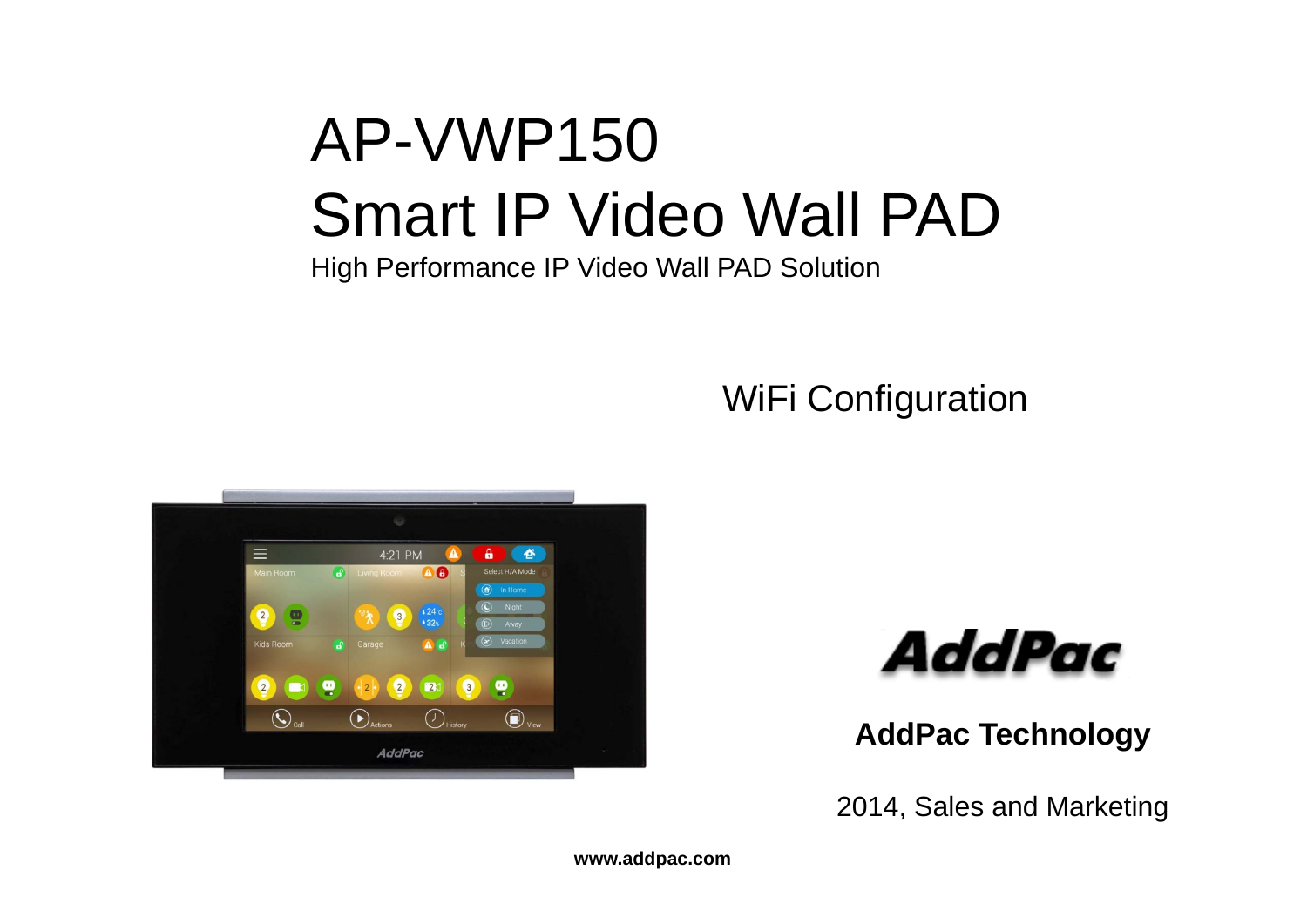#### **Contents**

- AP-VWP150 WiFi Network Service Diagram
- AP-VWP150 WiFi Configuration
	- Enable WiFi Interface
	- Search WiFi
	- –- Set WiFi Profile (Profile Use, Change Encryption, Encryption Lists, Password)
	- –Search WiFi (with Selected AP)
	- WiFi Network Information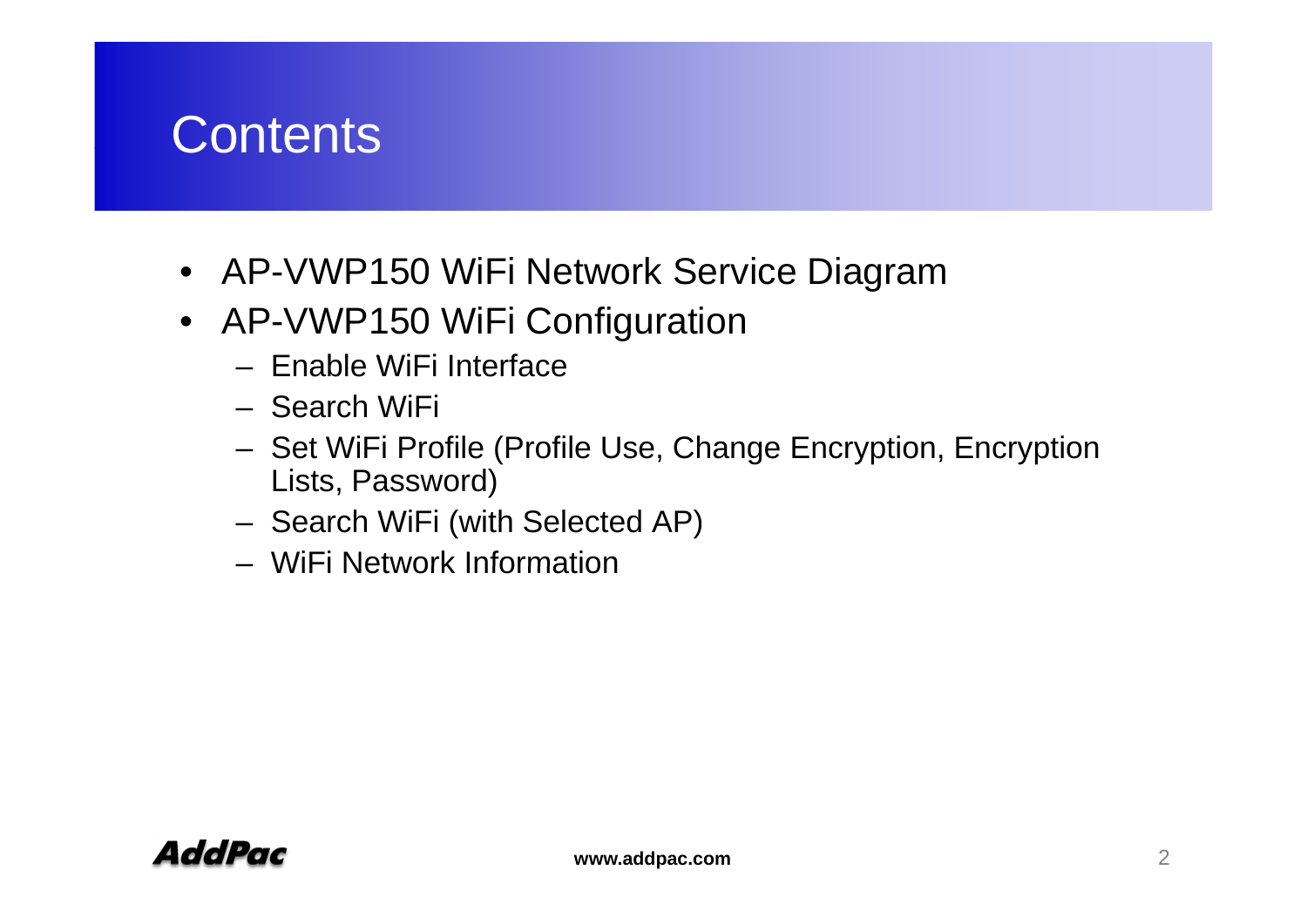#### AP-VWP150 WiFi Network Service Diagram

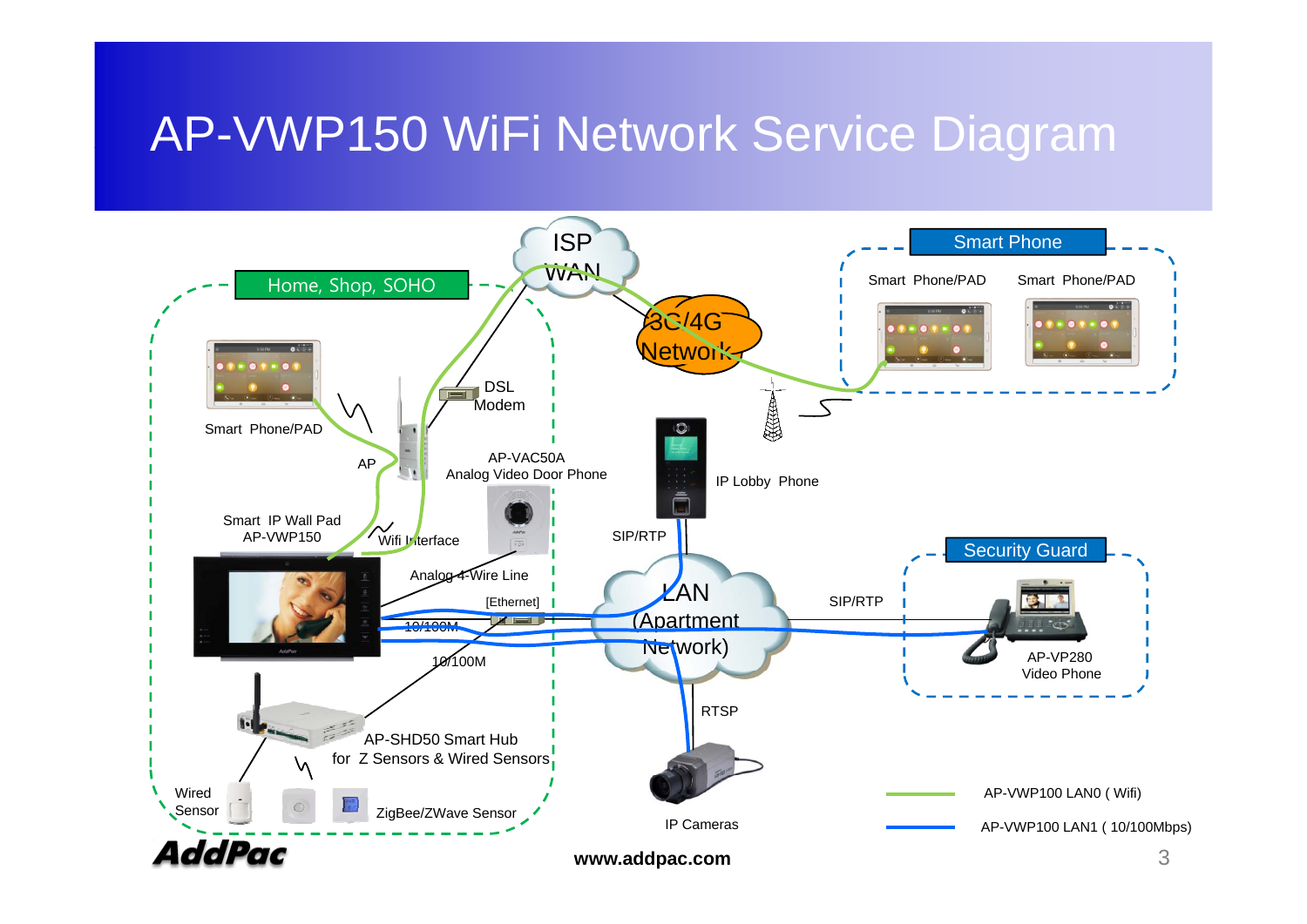#### Enable WiFi Interface

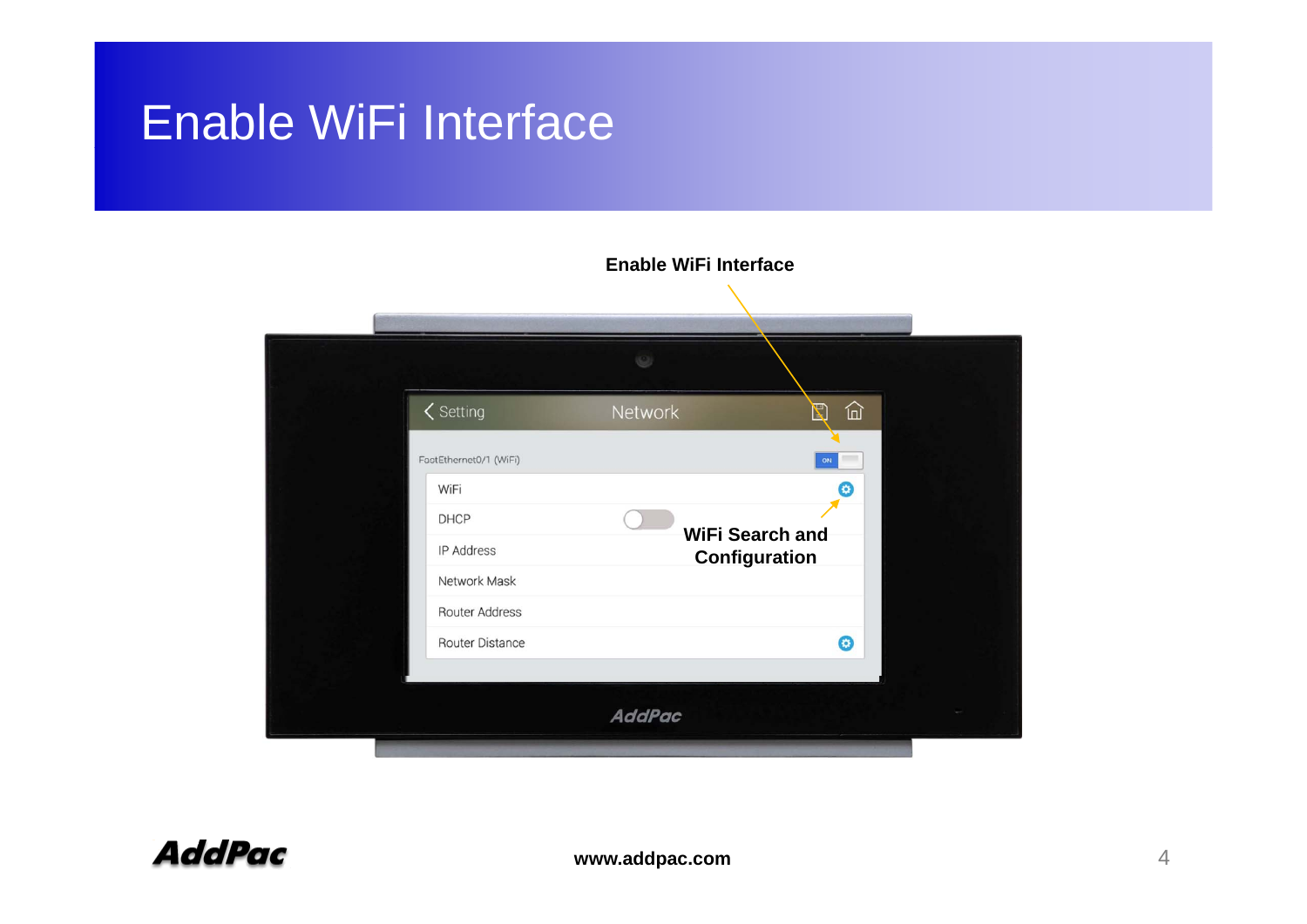## Search WiFi Interface

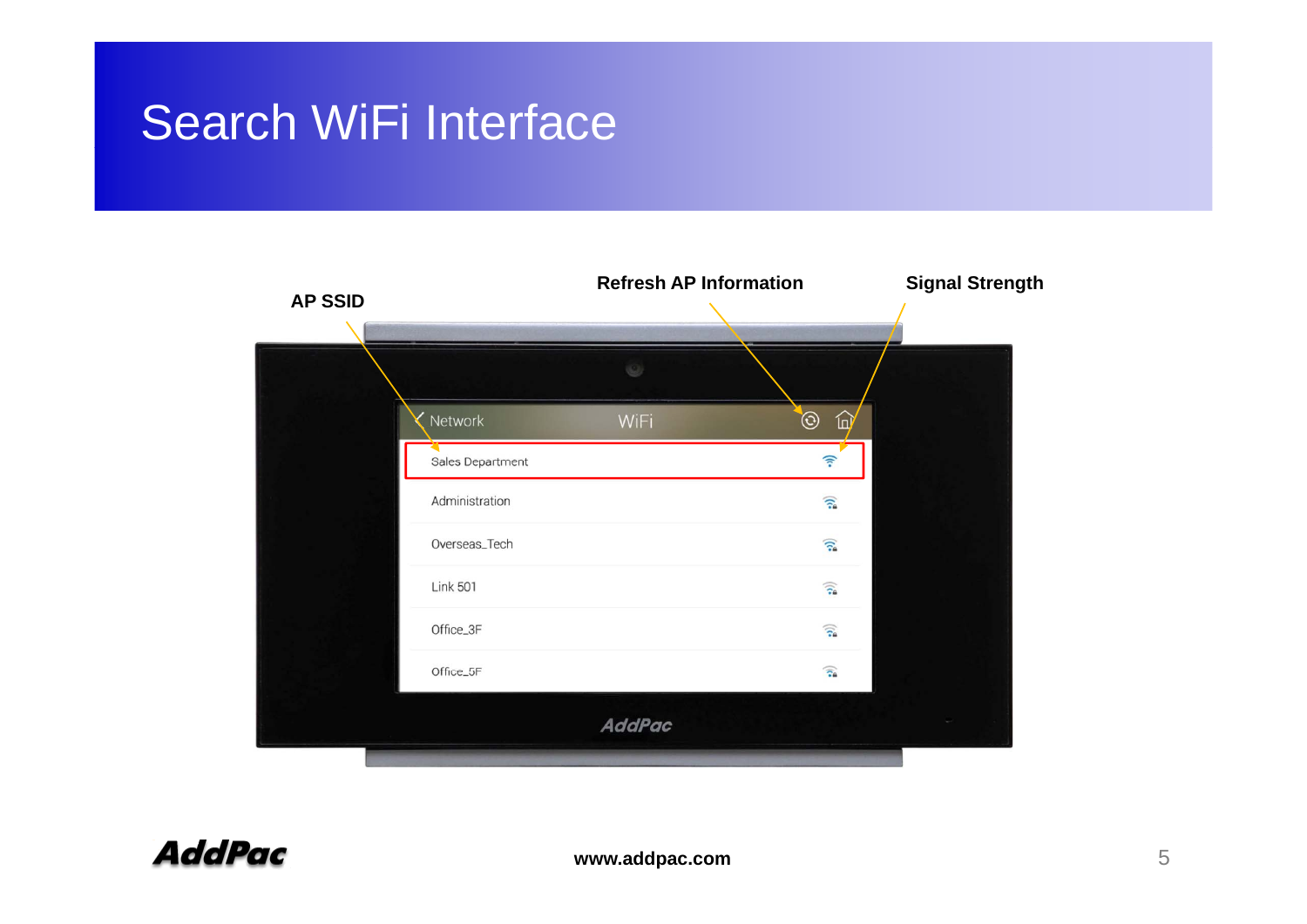#### > Profile Use

|                          | Set AP Profile use |            |  |
|--------------------------|--------------------|------------|--|
|                          | $\omega$           |            |  |
| $<$ WiFi                 | Edit               | 仚<br>$\Xi$ |  |
| WiFi Information         |                    |            |  |
| Profile Use              |                    |            |  |
| Profile Name             | Sales Department   |            |  |
| <b>ESSID</b>             | Sales01            |            |  |
| Encryption               | WPA <sub>2</sub>   | $\bullet$  |  |
| Password                 |                    |            |  |
| WiFi Network Information |                    |            |  |
|                          | <b>AddPac</b>      |            |  |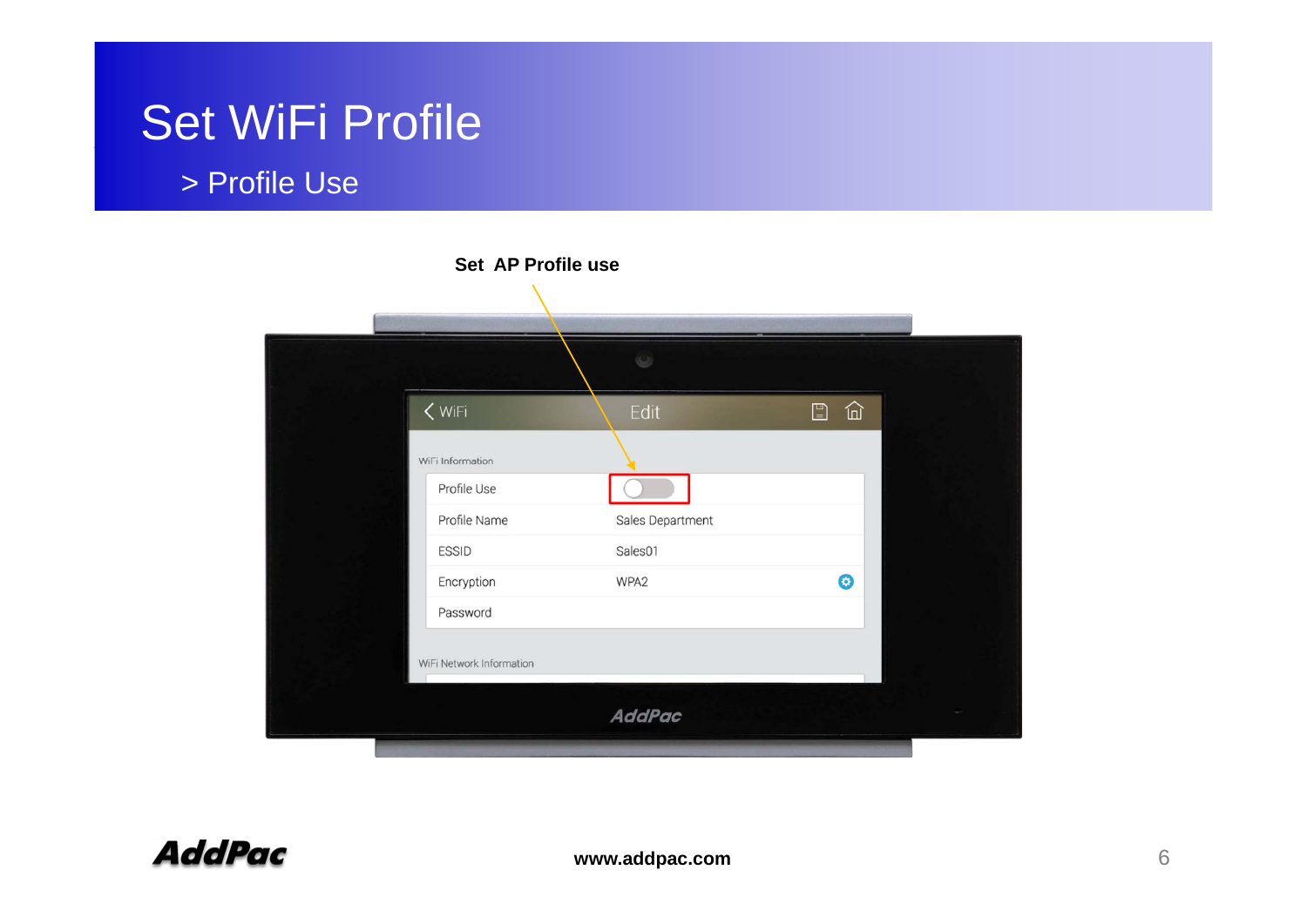> Change Encryption

| $<$ WiFi         | Edit                     | 仚<br>$\mathbb{D}$ |
|------------------|--------------------------|-------------------|
| WiFi Information | <b>Set AP Encryption</b> |                   |
| Profile Use      |                          |                   |
| Profile Name     | Sales Department         |                   |
| <b>ESSID</b>     | Sales01                  |                   |
| Encryption       | WPA2                     | $\bullet$         |
| Password         |                          |                   |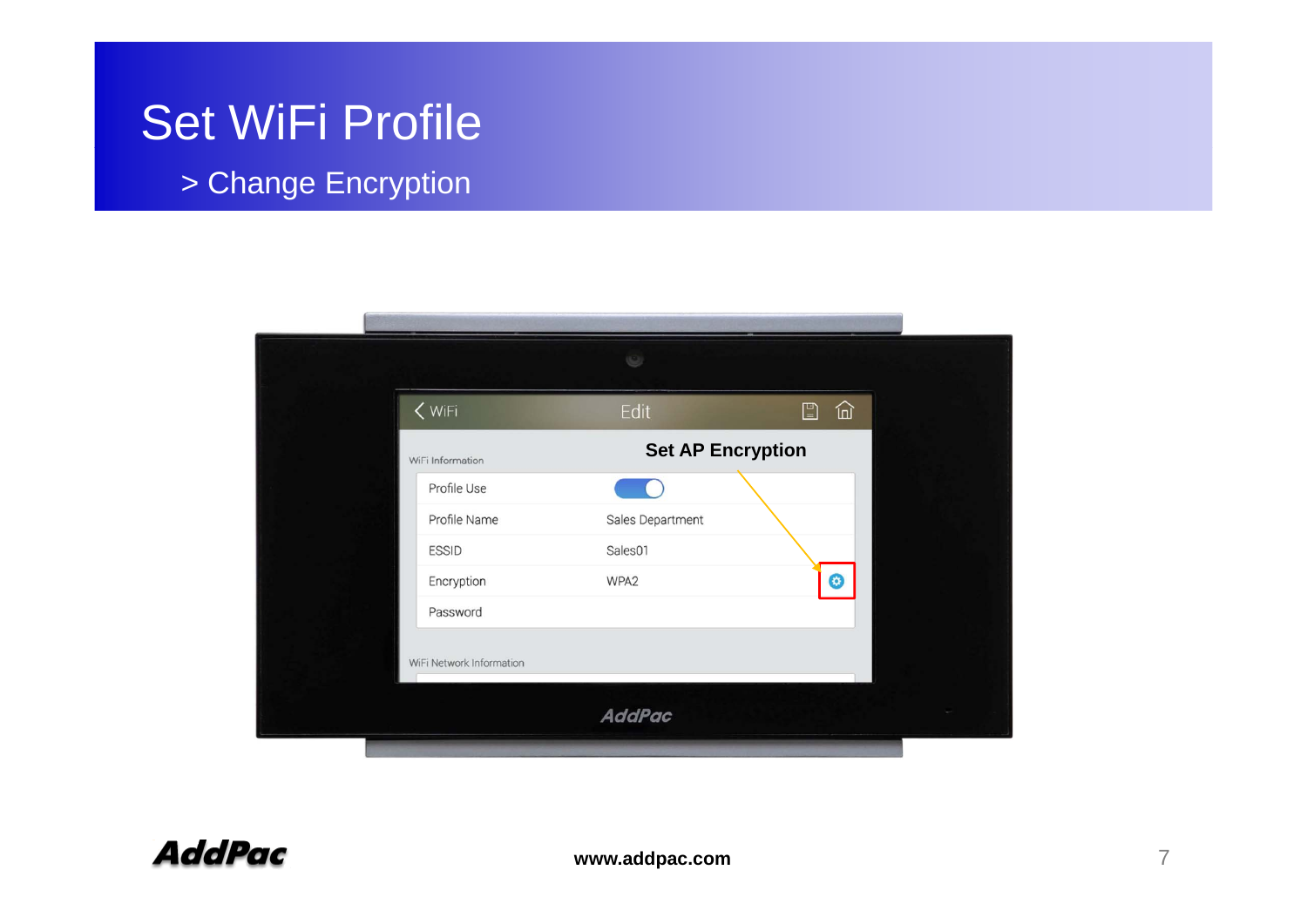#### > Encryption Lists

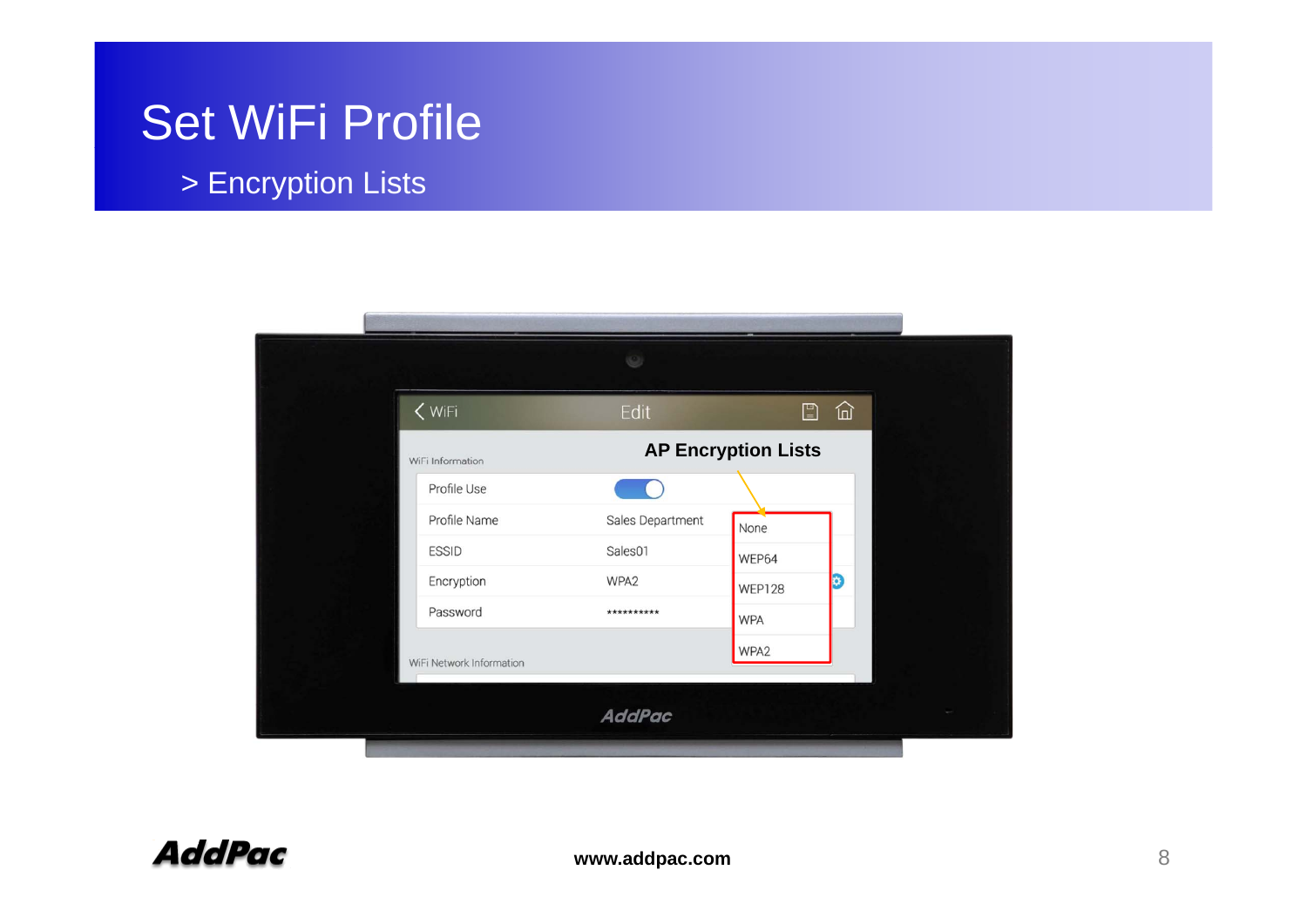#### > Password

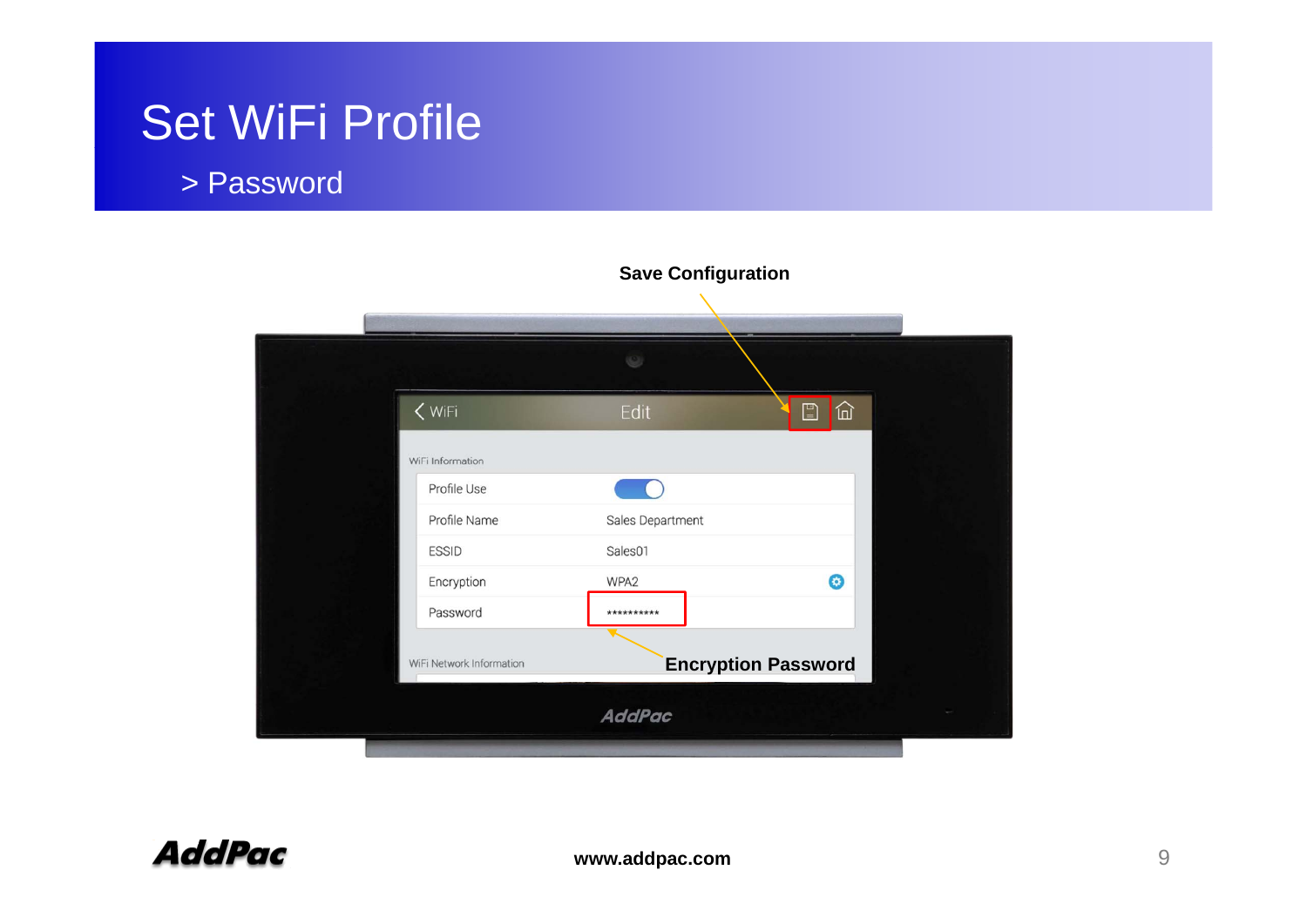## Search WiFi ( with Selected AP)

#### **Selected WiFi**

|                               | $\mathbb{C}$  |                          |
|-------------------------------|---------------|--------------------------|
| $\zeta$ Network               | WiFi          | 仚<br>$\odot$             |
| Sales Department<br>$\bullet$ |               | $\widehat{\mathbb{Z}}$   |
| Administration                |               | $\widehat{\mathbb{R}}$   |
| Overseas_Tech                 |               | $\widehat{\mathbb{R}}$   |
| <b>Link 501</b>               |               | $\widehat{\mathfrak{D}}$ |
| Office_3F                     |               | $\widehat{\mathbb{R}}$   |
| Office_5F                     |               | $\widehat{\mathfrak{D}}$ |
|                               | <b>AddPac</b> |                          |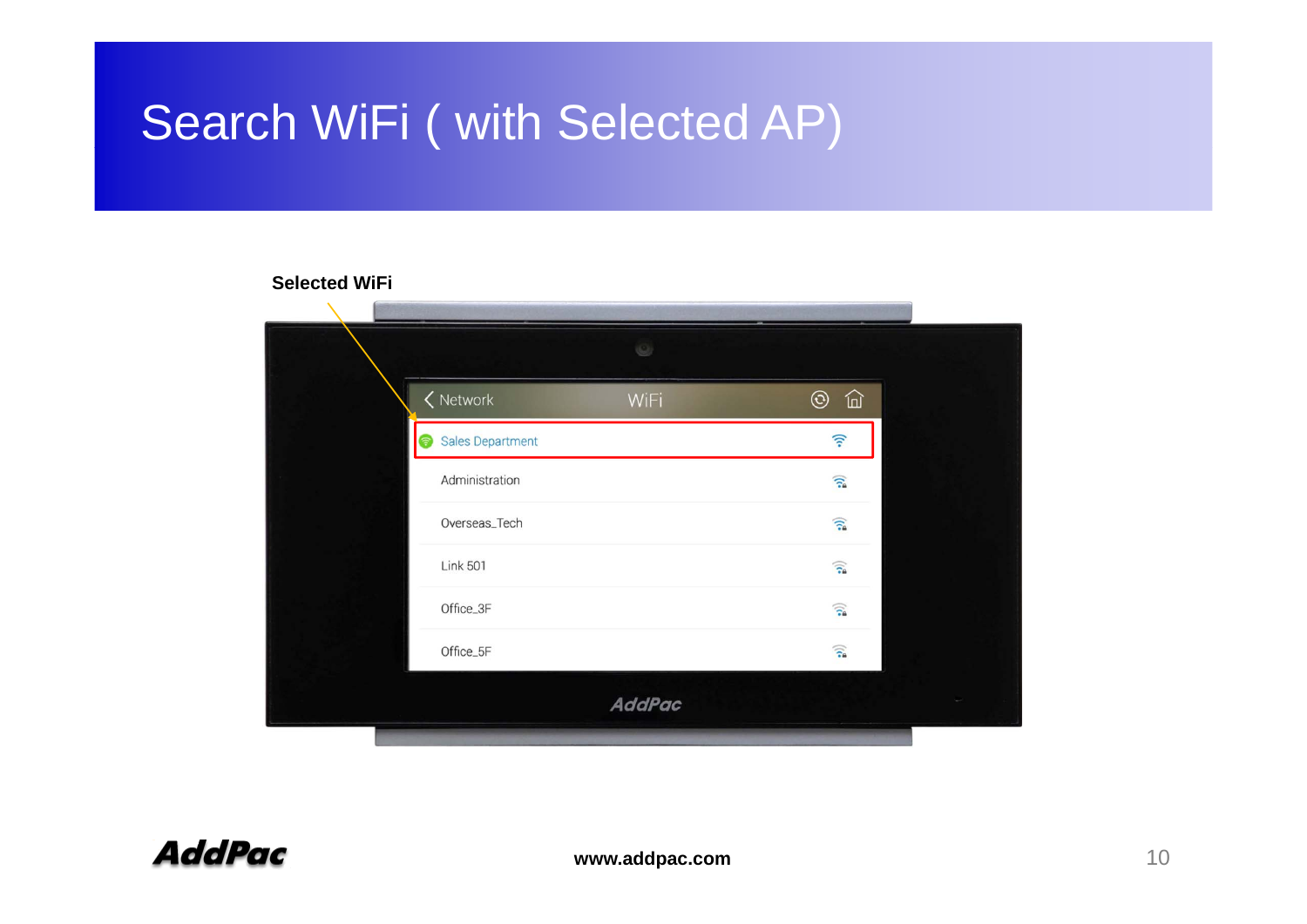## WiFi Network Information